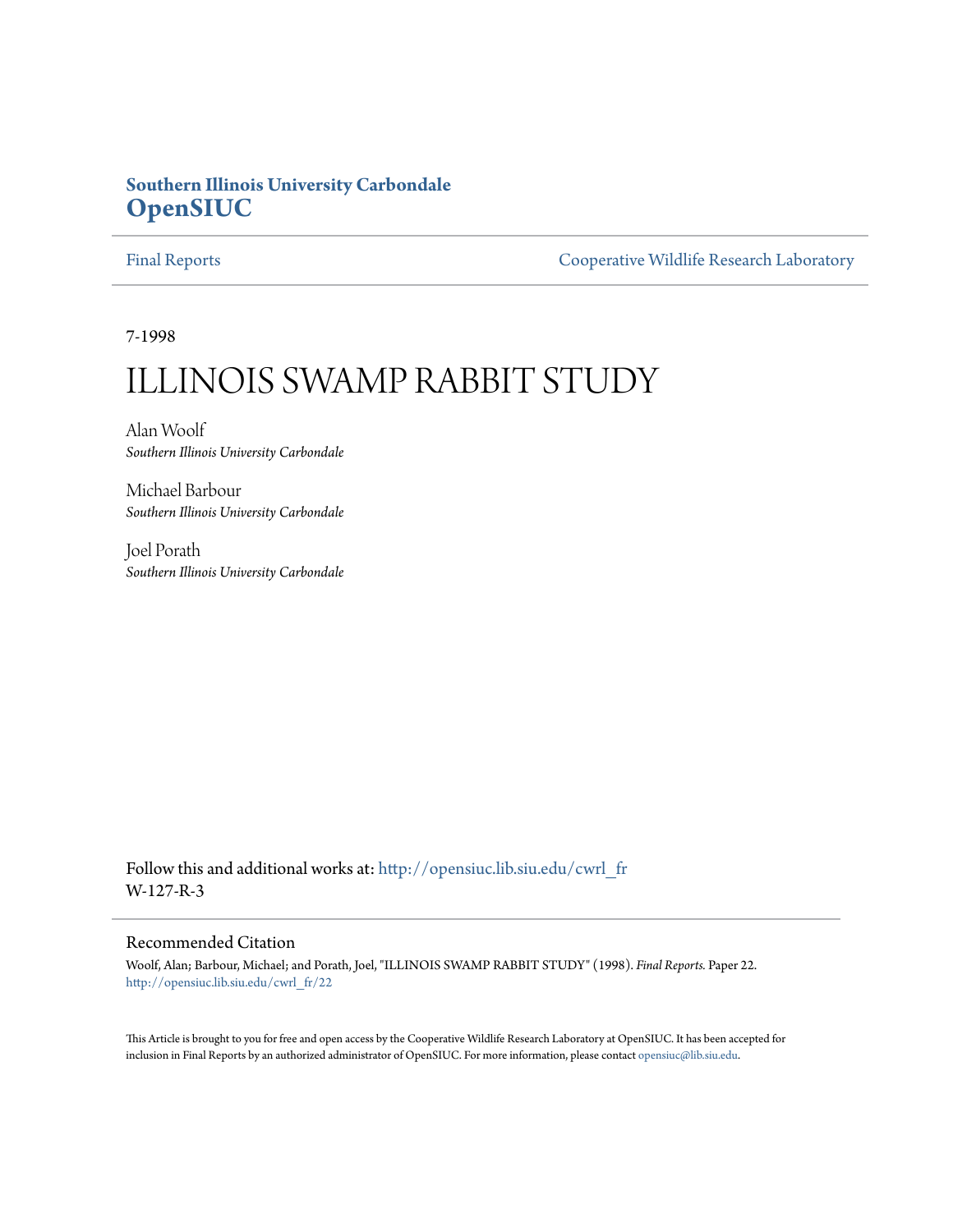### **ILLINOIS SWAMP RABBIT STUDY**

## **FINAL REPORT**

**Federal Aid Project W-127-R-3**

**Submitted by:**

**Cooperative Wildlife Research Laboratory, SIUC**

**Presented to:**

**Division of Wildlife Resources Illinois Department of Natural Resources**

**Principal Investigator**

**Alan Woolf**

**Graduate Research Assistants/Staff**

**Michael Barbour (Graduate Assistant) Joel Porath (Graduate Assistant)**

**July 1998**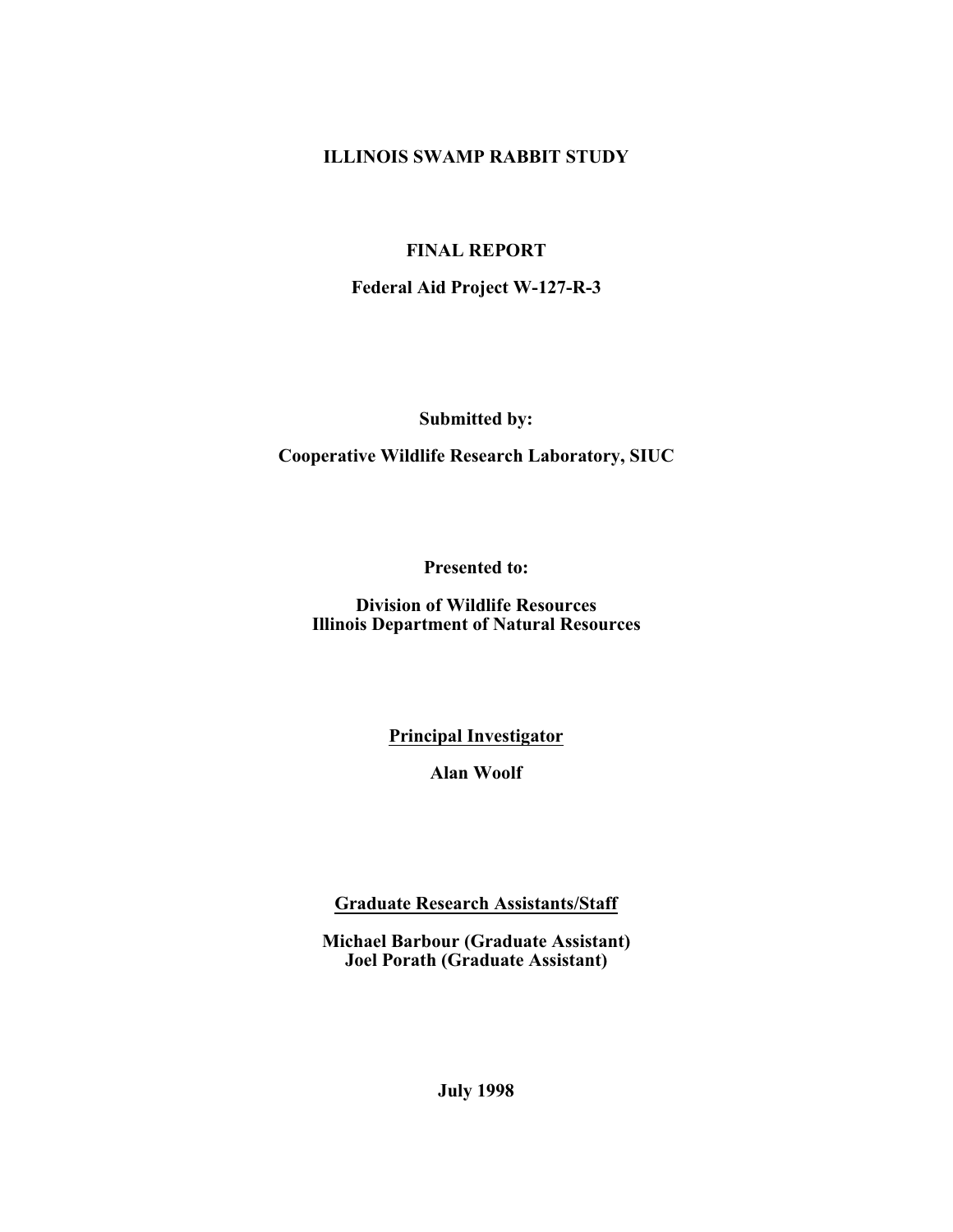# **TABLE OF CONTENTS**

# Page

# Attachments

Master's Thesis (Porath 1998)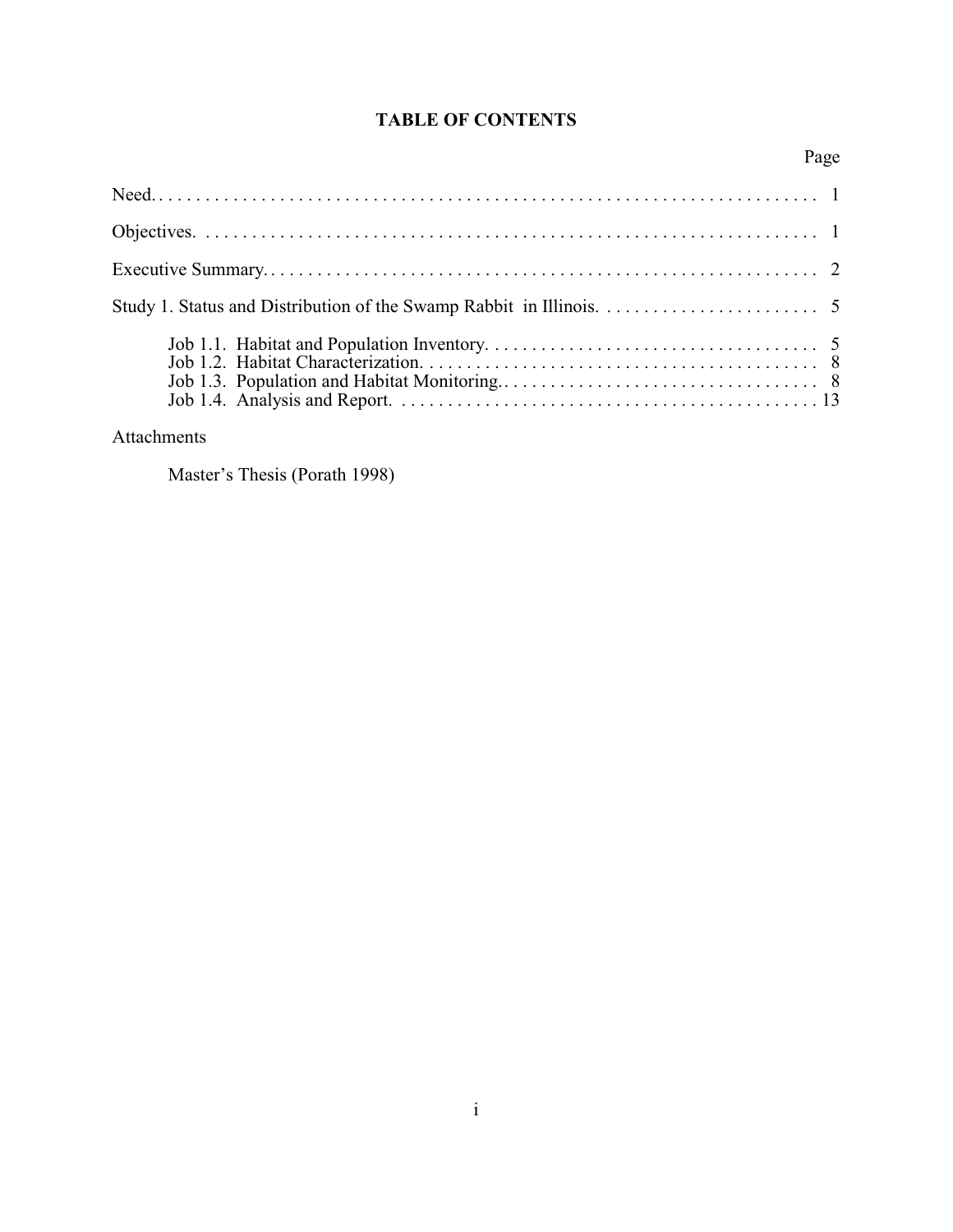# **LIST OF TABLES**

|           |                                                                               | Page |
|-----------|-------------------------------------------------------------------------------|------|
| Job 1.1   |                                                                               |      |
|           | Table 1. Table 1. Swamp rabbit habitat locations searched during October-     |      |
| Job $1.3$ |                                                                               |      |
|           | Table 2. Sites recommended for swamp rabbit population monitoring in southern |      |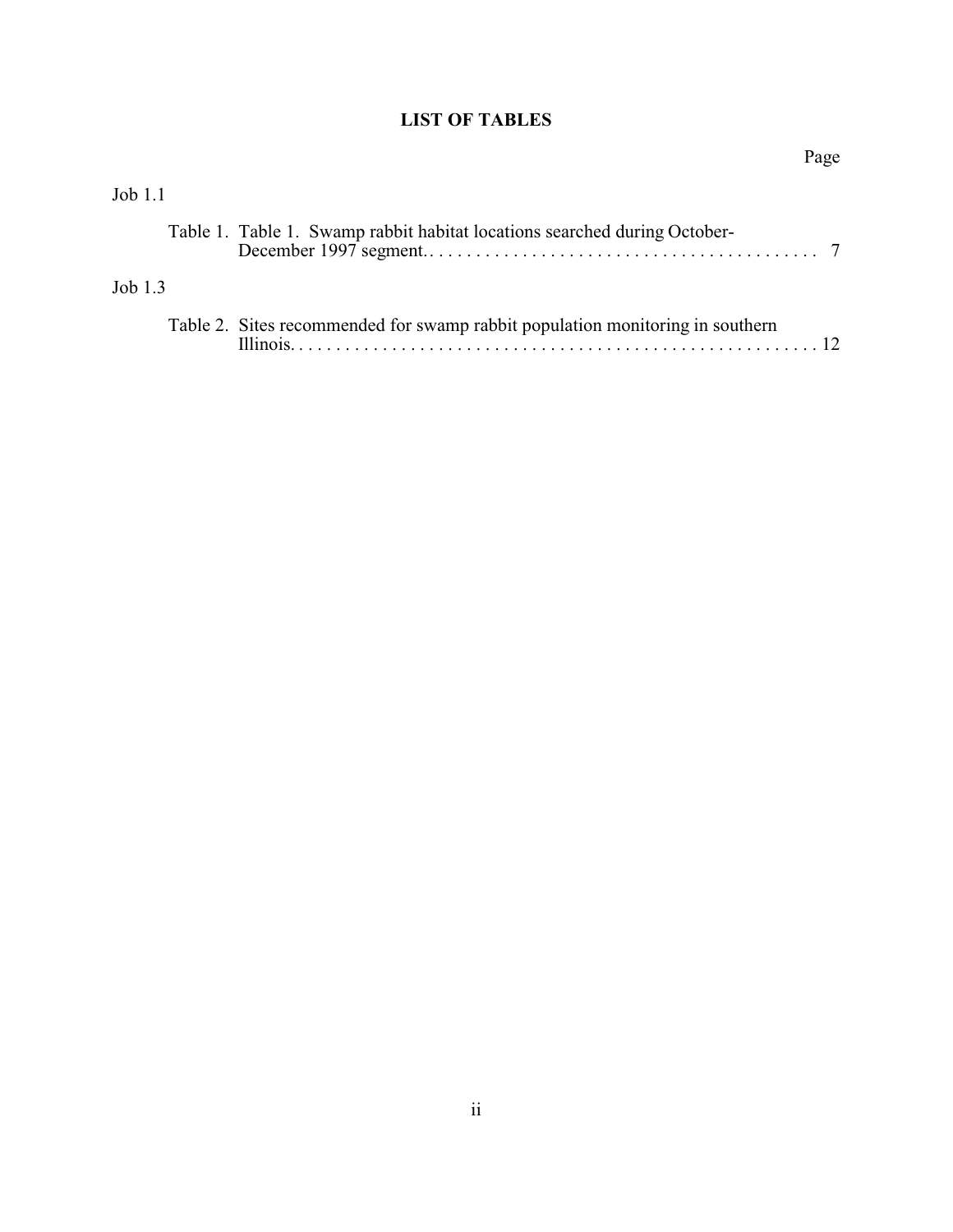#### **FINAL REPORT**

#### **STATE OF ILLINOIS**

#### **W-127-R-3**

**Project Period**: 1 July 1995 through 30 June 1998

**Project**: Illinois Swamp Rabbit Study

Prepared by Alan Woolf and Michael Barbour

Cooperative Wildlife Research Laboratory Southern Illinois University at Carbondale

**NEED**: Swamp rabbits (*Sylvilagus aquaticus*) typically inhabit bottomland forests and wooded riparian zones that border lacustrine, palustrine, and riverine habitats. Kjolhaug et al. (1987) reviewed the known history and distribution of swamp rabbits in Illinois. The evidence was clear that swamp rabbits were less common than historical accounts indicated, and their distribution was more restricted. The well documented conversion of bottomland forests to agriculture and other uses led to the decline of numbers of swamp rabbits and a more restricted distribution. We found rabbits inhabiting at least 22 sites totaling about 12,485 ha in 7 southern Illinois counties (Kjolhaug 1986, Kjolhaug et al. 1987). Although the rate of habitat loss has lessened, existing populations are vulnerable to habitat conversion on private lands, and lack of management on state and federal properties can result in loss of habitat quality due to successional changes and maturation of bottomland forest habitats.

#### **OBJECTIVES**

- 1. Determine current distribution and relative abundance of swamp rabbits in Illinois.
- 2. Relate habitat size, structure, and composition to presence and abundance of swamp rabbits.
- 3. Develop/implement a systematic swamp rabbit population and habitat data collection and monitoring system.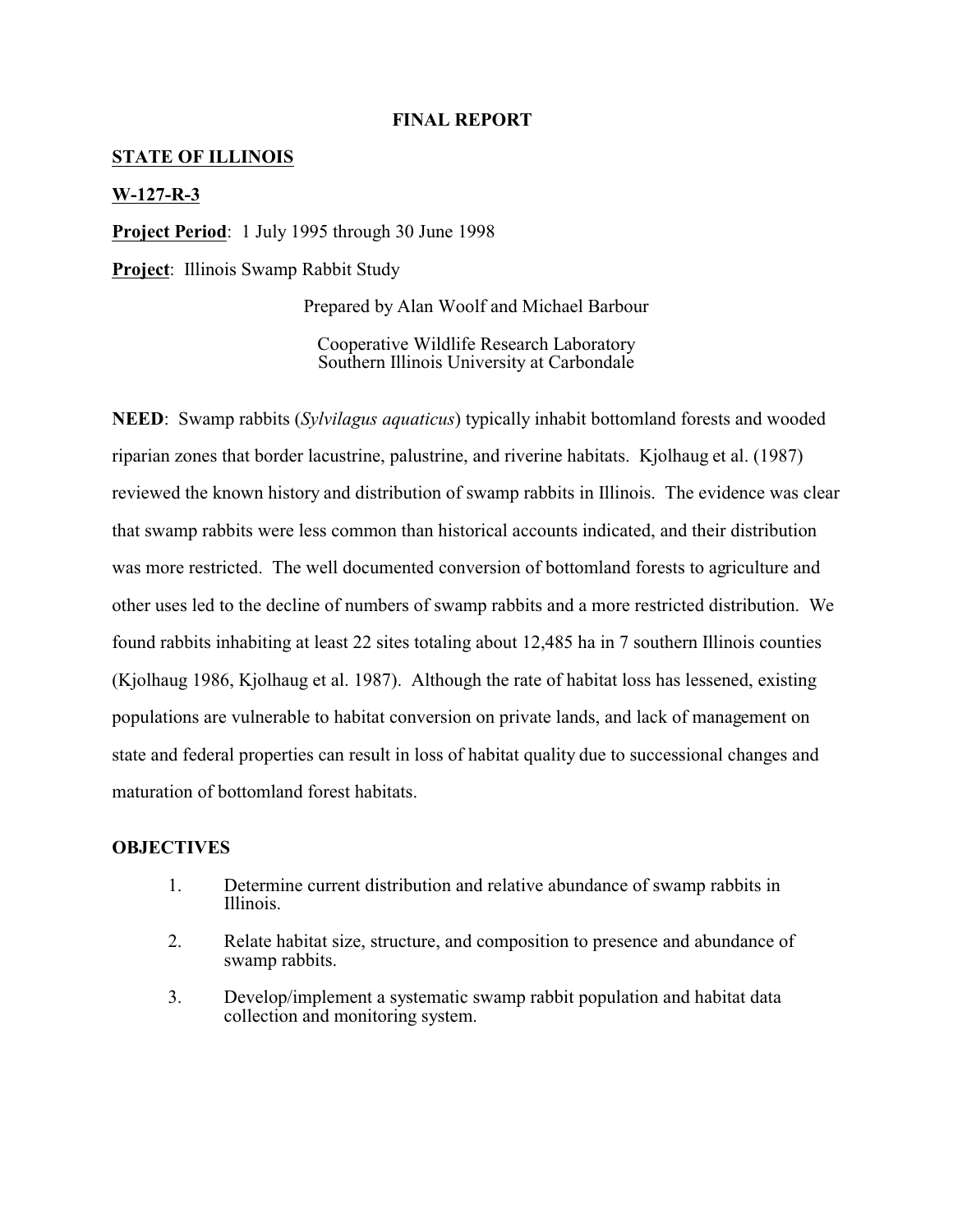#### **EXECUTIVE SUMMARY**

This segment is the final year of a 3-year grant proposal that was designed to compare current status and distribution of the swamp rabbit with that determined a decade ago (Woolf 1985) to allow assessment of the stability of extant populations. The 3 study objectives were incorporated in 3 jobs with recommendations to improve the management of swamp rabbits presented in Job 1.4 (Analysis and Report). This Final Performance Report, the attached thesis (Porath 1998), and a file of site descriptions and maps fulfill the requirements of Job 1.4. Following is a brief description of the major accomplishments and findings of Jobs 1.1-1.3.

#### **Job 1.1. Habitat and Population Inventory**

The objective was to determine the current distribution and relative abundance of swamp rabbits in Illinois. Historical records, previous research findings (Woolf 1985), National Wetland Inventory data, aerial photography, satellite imagery, and "expert" opinion were used to identify 78 discrete sites >5 ha in 20 southern Illinois counties that represented potential swamp rabbit habitat. Permission was obtained to search 71 sites, and signs of swamp rabbits were detected at 32 sites in 14 counties.

Reference files for each site visited were established and are maintained at the Cooperative Wildlife Research Laboratory (CWRL), Southern Illinois University at Carbondale (SIUC). The files include: an aerial photograph and/or a 7.5' topographic map with the site boundary, landownership data, search summary, and site description. A Master's thesis (Porath 1998) is attached in lieu of a final report for this job.

#### **Job 1.2. Habitat Characterization**

The objective was to relate habitat size, structure, and composition to presence and abundance of swamp rabbits. Average size of unoccupied sites was smaller (307.7 ha) than occupied sites (654.8 ha). Vegetation structure and composition was sampled on 23 occupied and 21 unoccupied sites. The major difference found was that occupied sites had lower ( $P =$ 

2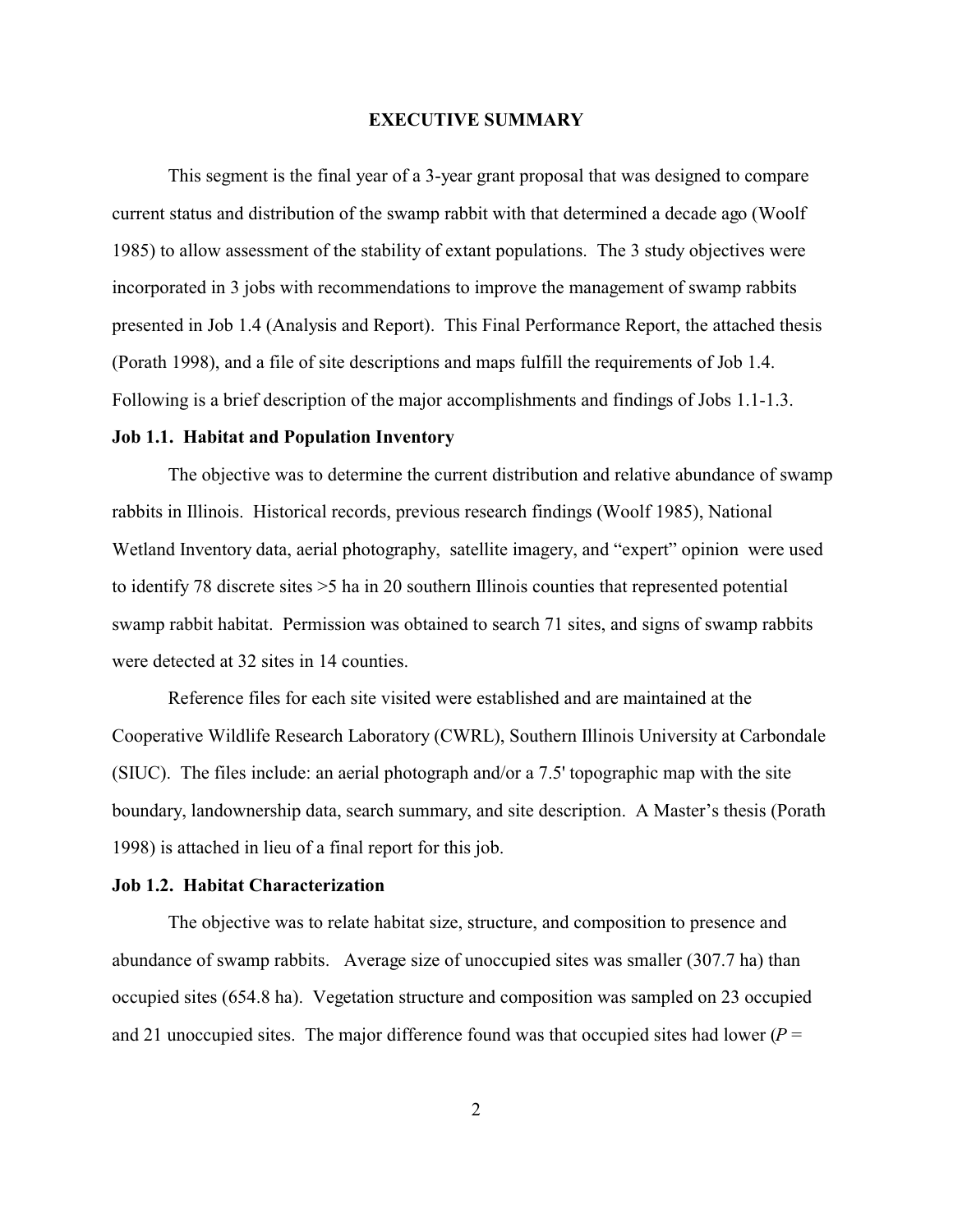0.014) tree density than unoccupied sites. The resulting greater cover present in occupied sites undoubtedly improved the quality of those habitats for swamp rabbits. A Master's thesis (Porath 1998) is attached in lieu of a final report for this job.

#### **Job 1.3. Population and Habitat Monitoring**

The objective was to develop/implement a systematic swamp rabbit population and habitat data collection and monitoring system. We used data collected from Jobs 1.1 and 1.2 to recommend 9 sites for monitoring to determine sensitivity of techniques to detect population status and habitat changes. Criteria were identified to standardize search times and methods so survey results would be comparable over time and among observers. However, we concluded that additional data were needed to properly evaluate and refine the proposed monitoring system. Thus, the proposed monitoring system was not implemented and a job to accomplish that was planned for a subsequent project segment.

#### **Job 1.4. Analysis and Report**

The objective was to provide recommendations to improve management of the swamp rabbit in Illinois. We recommend that a science-based management plan be developed based on findings from this project and jobs in subsequent study segments. The management plan should be based on identification of "critical" population units and their habitats and should include habitat management to maintain composition and structure that can meet food and cover requirements during major flood events. Management experiments should be conducted (the concept of "adaptive resource management") to determine the type and scope of habitat manipulations that lead to desired population response. It should be recognized that forested wetlands are the essential element of swamp rabbit habitat and their protection is a requirement. However, protection alone will not suffice; management of habitat units will be needed to minimize risk of losing extant populations to stochastic events, or the lack of suitable habitat.

3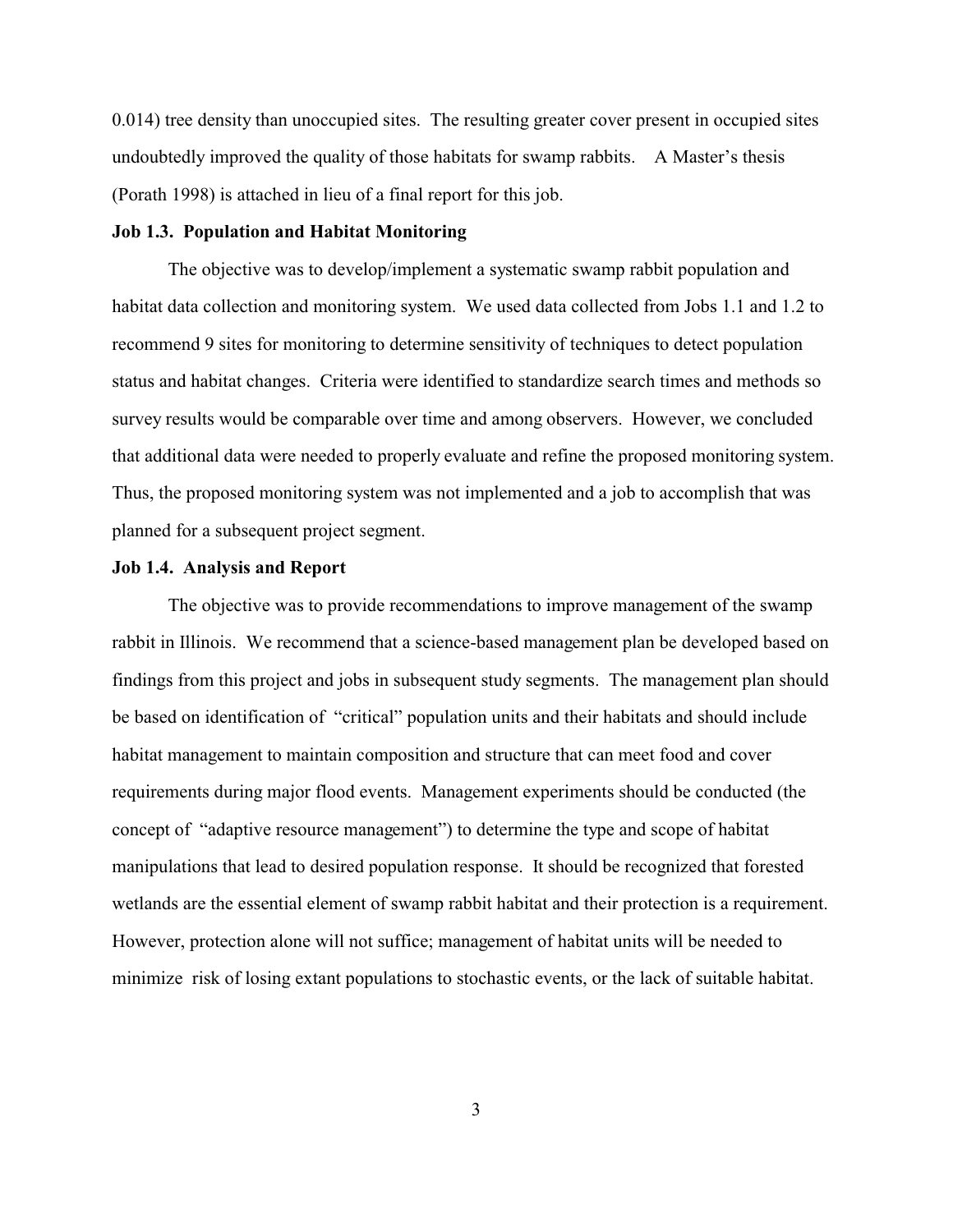#### **LITERATURE CITED**

- Kjolhaug, M. S. 1986. Status, distribution, and factors determining habitat quality of the swamp rabbit in Illinois. M. A. Thesis, Southern Illinois University, Carbondale, Illinois, USA.
- \_\_\_\_\_, A. Woolf, and W. D. Klimstra. 1987. Current status and distribution of the swamp rabbit in Illinois. Transactions of the Illinois Academy of Science 80:299-308.
- Porath, J. W. 1998. Swamp rabbit (*Sylvilagus aquaticus*) status, distribution, and habitat characteristics in southern Illinois. M. S. Thesis, Southern Illinois University, Carbondale, Illinois, USA.
- Woolf, A. 1985. Current status and distribution of the swamp rabbit in Illinois. Final Report, Illinois Federal Aid Project W-96-R (mimeo).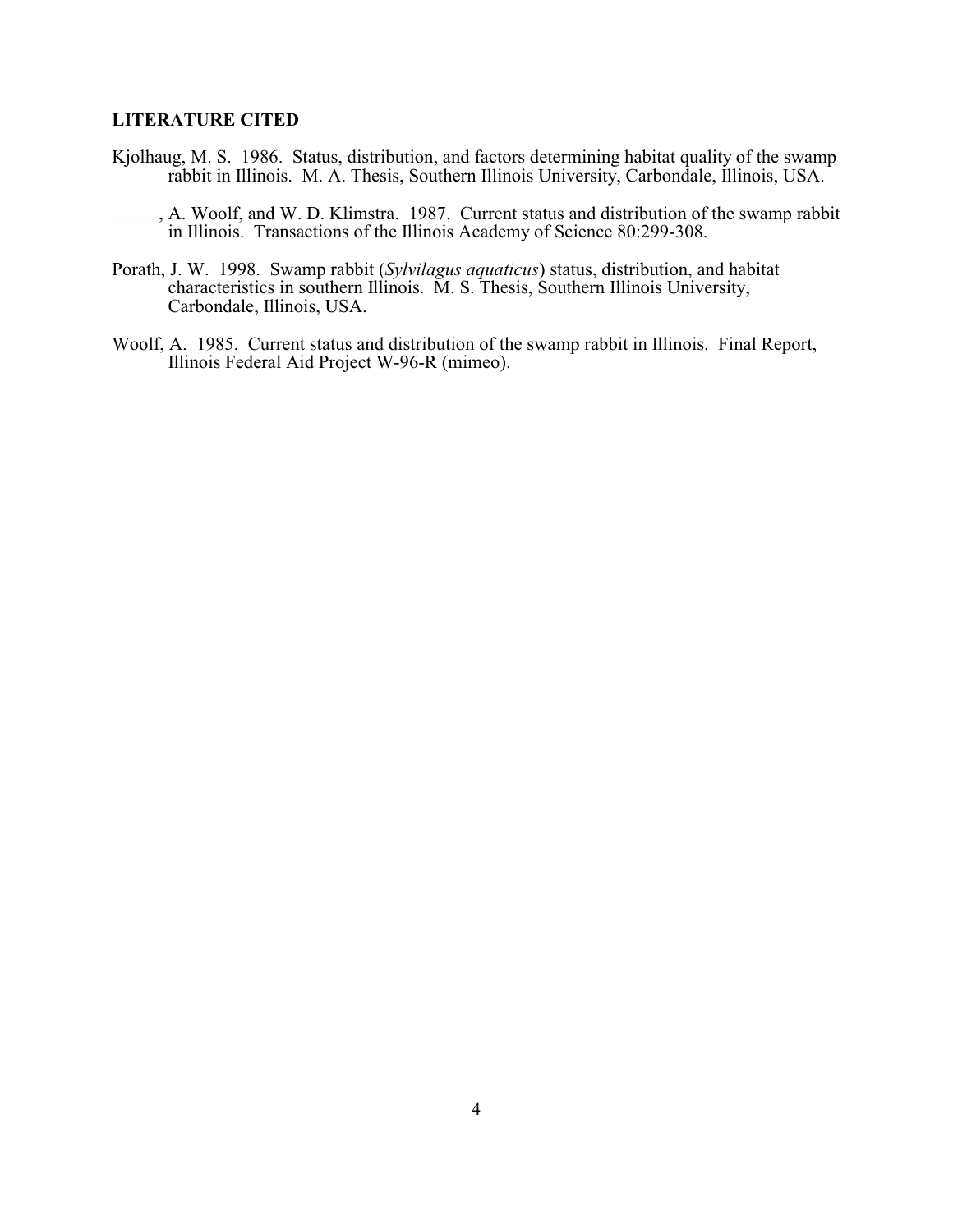#### **STUDY 1. STATUS AND DISTRIBUTION OF THE SWAMP RABBIT IN ILLINOIS**

#### **JOB 1.1. HABITAT AND POPULATION INVENTORY**

Objective: Determine the current distribution and relative abundance of swamp rabbits in Illinois.

A thesis by Porath (1998) in lieu of a final report for this job is attached. The thesis details methods and includes: a list of locations identified as potential swamp rabbit habitat (Porath 1998:38-42), a list of locations of sites searched for swamp rabbit sign 1995-1997 (Porath 1998:43-46), and site descriptions of locations in southern Illinois occupied by swamp rabbits in 1995-97. To supplement these data, 13 additional sites in 10 counties were searched October-December 1997 (Table 1). Following is the abstract of Porath's (1998) thesis:

Swamp rabbits (*Sylvilagus aquaticus*) were studied in southern Illinois from 1995 to 1997 to: (1) identify the available potential habitat; (2) determine the distribution and status of populations; and (3) identify habitat characteristics of locations occupied and locations unoccupied by swamp rabbits. I identified 3,329 individual sites totaling 91,723 ha that met a definition of potential swamp rabbit habitat in 20 counties of southern Illinois. I condensed these values to 78 sites totaling 33,705 ha that better represented swamp rabbit habitat in the 20 counties. Fifty-eight of the 78 sites were searched for signs of swamp rabbit occupancy. Presence was identified on 30 sites in 14 counties (Alexander, Franklin, Gallatin, Jackson, Johnson, Massac, Monroe, Pope, Pulaski, Randolph, Saline, St. Clair, Union, and Williamson). Swamp rabbit sign was not found in Hamilton, Jefferson, Lawrence, Perry, Wayne, and Wabash counties. Minimum total area of all occupied habitat was 19,644 ha; 8,655 ha were federally owned, 6,500 ha were privately owned, and 4,588 ha were state owned. Unoccupied sites averaged smaller ( $\bar{x}$  = 307.7, range = 29-1,491 ha) than occupied sites ( $\bar{x}$  = 654.8, range = 23-3,904 ha,  $P = 0.059$ ). Vegetation was sampled on 23 occupied and 21 unoccupied sites. Occupied sites had lower ( $P = 0.014$ ) tree density than unoccupied sites. I also found a strong negative relationship on occupied sites between tree density and percent ground cover,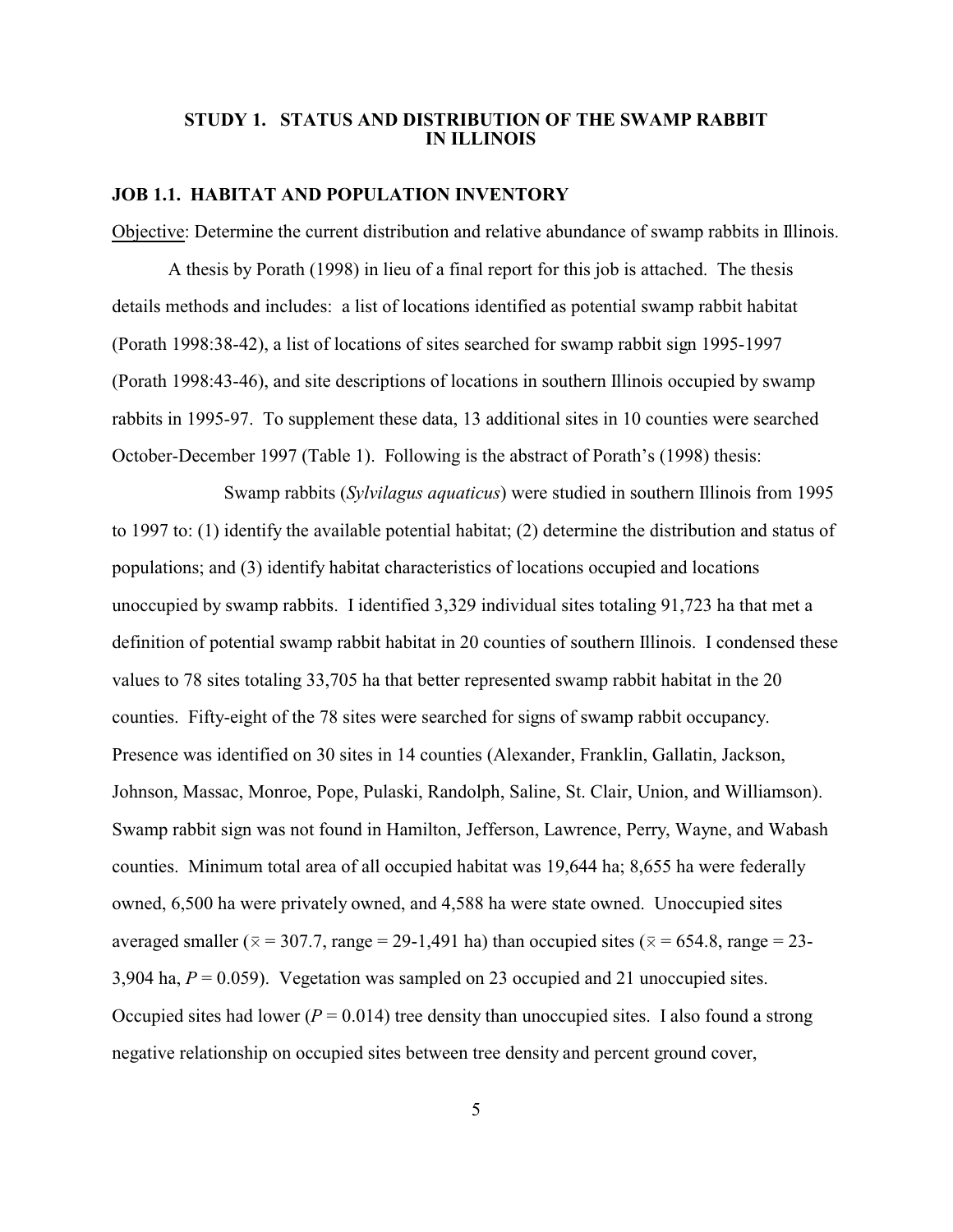suggesting that fewer trees on occupied sites allowed more sunlight to promote ground cover beneficial to swamp rabbits for food and cover. I recommend: (1) selective cutting to open the forest canopy and promote early successional ground cover growth; (2) leaving slash piles created during selective cutting to enhance winter habitat and survival; and (3) evaluate and improve habitat on areas where swamp rabbits seek refuge during extended periods of flooding. Also, because bottomland forests in southern Illinois are highly fragmented, a population dynamics study is needed to determine if some sites are serving as sources for smaller satellite areas that might be population sinks. Management of documented sources and sinks on federal and state owned land is the best option to ensure the survival of swamp rabbits in Illinois.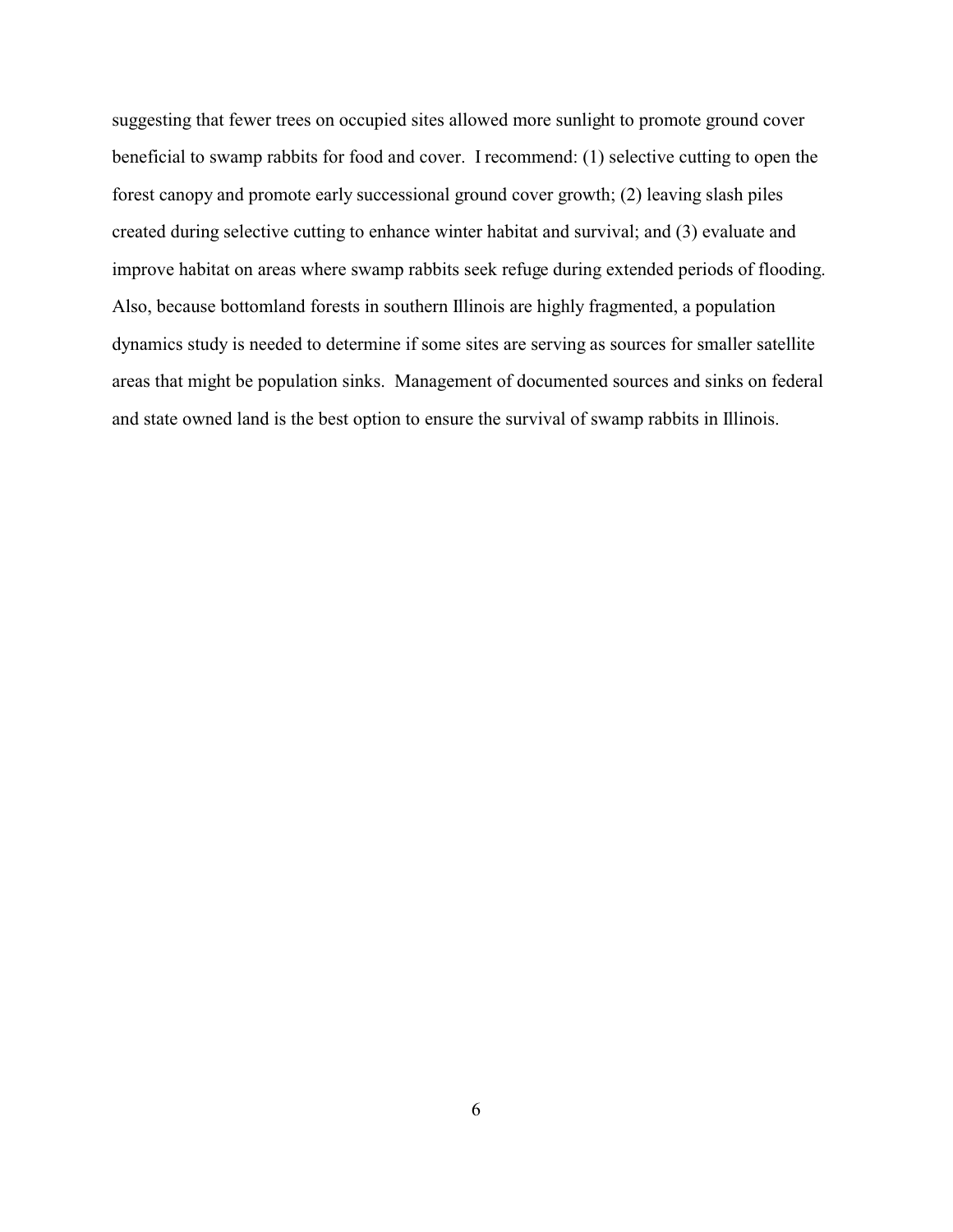| County     | 1:24,0007.5'<br>Quadrangle Map<br><b>Sheet</b> | Section                    | Legal<br>Description | Density <sup>a</sup> | Area<br>(ha) | Ownership |
|------------|------------------------------------------------|----------------------------|----------------------|----------------------|--------------|-----------|
| Jackson    | Elkville                                       | 14, 15, 22, 23             | $T.7S-R.1W$          | absent               | 83           | private   |
| Jackson    | DeSoto                                         | 27, 28, 33, 34             | T.8S-R.1W            | absent               | 98           | private   |
| Jackson    | Altenburg                                      | 19,24,30                   | T.9S-R.4-5W          | absent               | 95           | federal   |
| Jefferson  | Ina                                            | 6,30,31                    | $T.3-4S-R.2E$        | absent               | 420          | state     |
| Johnson    | Vienna                                         | 33,28                      | T.12S-R.2E           | low                  | 103          | private   |
| Lawrence   | Lawrenceville                                  | 16, 17, 18, 20, 21         | T.3N-R.11W           | absent               | 243          | private   |
| Pope       | Waltersburg                                    | 24,25                      | T.13S-R.7E           | absent               | 87           | private   |
| Randolph   | Red Bud/Evansville                             | 6,7                        | <b>T.5S-R.7W</b>     | absent               | 42           | private   |
| Randolph   | New Athens East                                | 14, 22, 23, 24             | $T.1-2S-R.6-7W$      | absent               | 1,320        | private   |
| Saline     | Rudement                                       | 27, 28, 32, 33, 34         | T.9S-R.6-7E          | very low             | 171          | private   |
| Wabash     | Grayville                                      | 3,4,9,10                   | T.3S-R.14W           | absent               | 59           | private   |
| Wayne      | Golden Gate                                    | 28, 29, 33, 34             | $T.2S-R.9E$          | absent               | 620          | private   |
| Williamson | Crab Orchard Lake                              | 20, 21, 22, 27, 28, 29, 33 | $T.9S-R.2E$          | absent               | 139          | federal   |

Table 1. Swamp rabbit habitat locations searched during October-December 1997 segment.

<sup>a</sup>Relative swamp rabbit abundance was classified as high, moderate, low, very low, and absent according to the following number of pellet logs found per site:  $\geq$ 20 pellet logs = high; 10-19 pellet logs = moderate; 5-9 pellet logs = low; 1-4 pellet log(s) = very low; and 0 pellet logs = absent.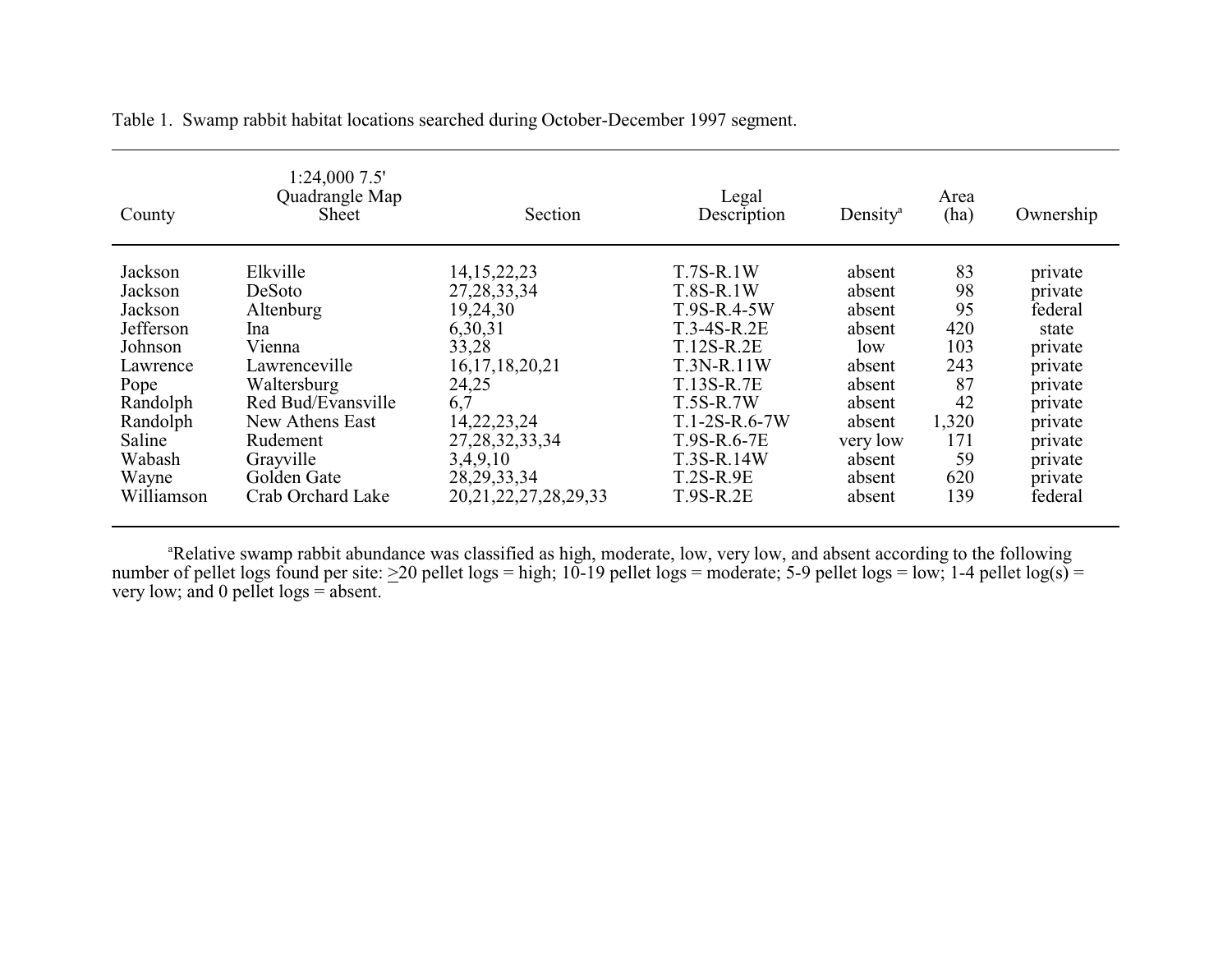#### **JOB 1.2. HABITAT CHARACTERIZATION**

Objective: Relate habitat size, structure, and composition to presence and relative abundance of swamp rabbits.

The methods, findings, and conclusions from this job are reported in the attached thesis (Porath 1998).

#### **JOB 1.3. POPULATION AND HABITAT MONITORING**

Objective: Develop/implement a systematic swamp rabbit population and habitat data collection and monitoring system.

#### **INTRODUCTION**

Swamp rabbits are associated with forested wetlands throughout their range, preferring floodplains, swamps, river bottoms, and other lowland areas (Chapman and Feldhamer 1981). Many wetland and bottomland areas have been cut for timber production or cleared and converted to agriculture resulting in the loss or fragmentation of many bottomland hardwood areas (Abernathy and Turner 1987). The conversion of forested wetlands to agricultural and other uses has led to a decline in the swamp rabbit's distribution and abundance throughout their range (Toll et al. 1960, Terrell 1972).

In a review of the known history and distribution of swamp rabbits in Illinois, Kjolhaug et al. (1987) reported that swamp rabbits were less common and had a more restricted distribution than historical accounts indicated. Searches of southern Illinois counties conducted 1984-1985 and 1995-1997 revealed that swamp rabbits occupied 22 sites in 7 counties (Kjolhaug et al. 1987) and 32 sites in 14 counties (Porath 1998), respectively. Although Porath (1998) found swamp rabbits occupying more sites covering more total area than Kjolhaug, et al. (1987), this was probably because of a more extensive search. Although there were changes in swamp rabbit occupancy on specific sites, there appeared to be little change in swamp rabbit distribution over the period between searches. The majority of changes in site occupancy appeared to be influenced by successional changes, disturbance events, and/or the floods of 1993 and 1995;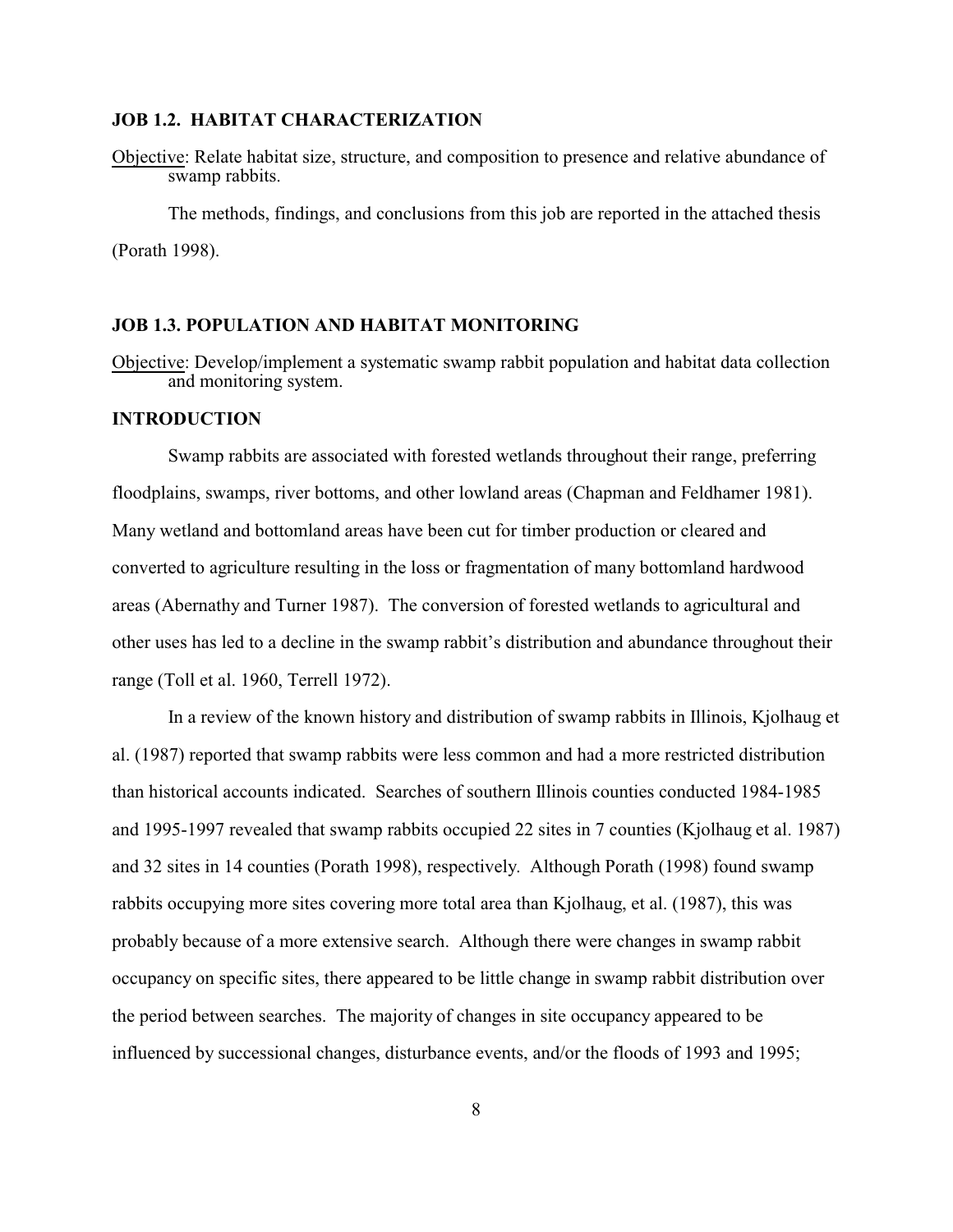most changes occurred on private lands. The distribution and status of the extant population has been assessed (Job 1.1) but continuing monitoring will be necessary to maintain knowledge of the population status.

#### **METHODS**

#### **Site Selection**

Data collected in Jobs 1.1 and 1.2 were used to select sites proposed for population monitoring. We recommend monitoring populations on 2-3 sites within 4 categories: large river areas, the Cache river system, inland areas, and peripheral areas. Following are criteria for proposed categories:

Large River. Sites that are adjacent to or within 0.5 km of the Mississippi or Ohio rivers having a population abundance of moderate to high based on data collected in Job 1.1, and containing good habitat (Jobs 1.1 and 1.2).

Cache River. Sites adjacent to or within 0.5 km of the Cache River having the same criteria stated for Large River areas.

Inland. Those areas having the same population and habitat criteria as the river areas, except they are >2 km from the Mississippi, Ohio, and Cache rivers.

Peripheral. Areas >2 km distant from the Cache, Mississippi, and Ohio rivers that had low population abundance as indicated by data from Job 1.1; and were either <100 ha, or if larger, the habitat was rated as marginal.

Priority for public land was used when selecting all sites. However, private lands were selected in some cases because of the low number of publicly owned sites meeting the criteria.

#### **Pellet Counts**

We recommend monitoring swamp rabbit populations using permanent transects to count pellet groups and pellet logs because other methods require greater time and effort. Following are proposed monitoring methods.

9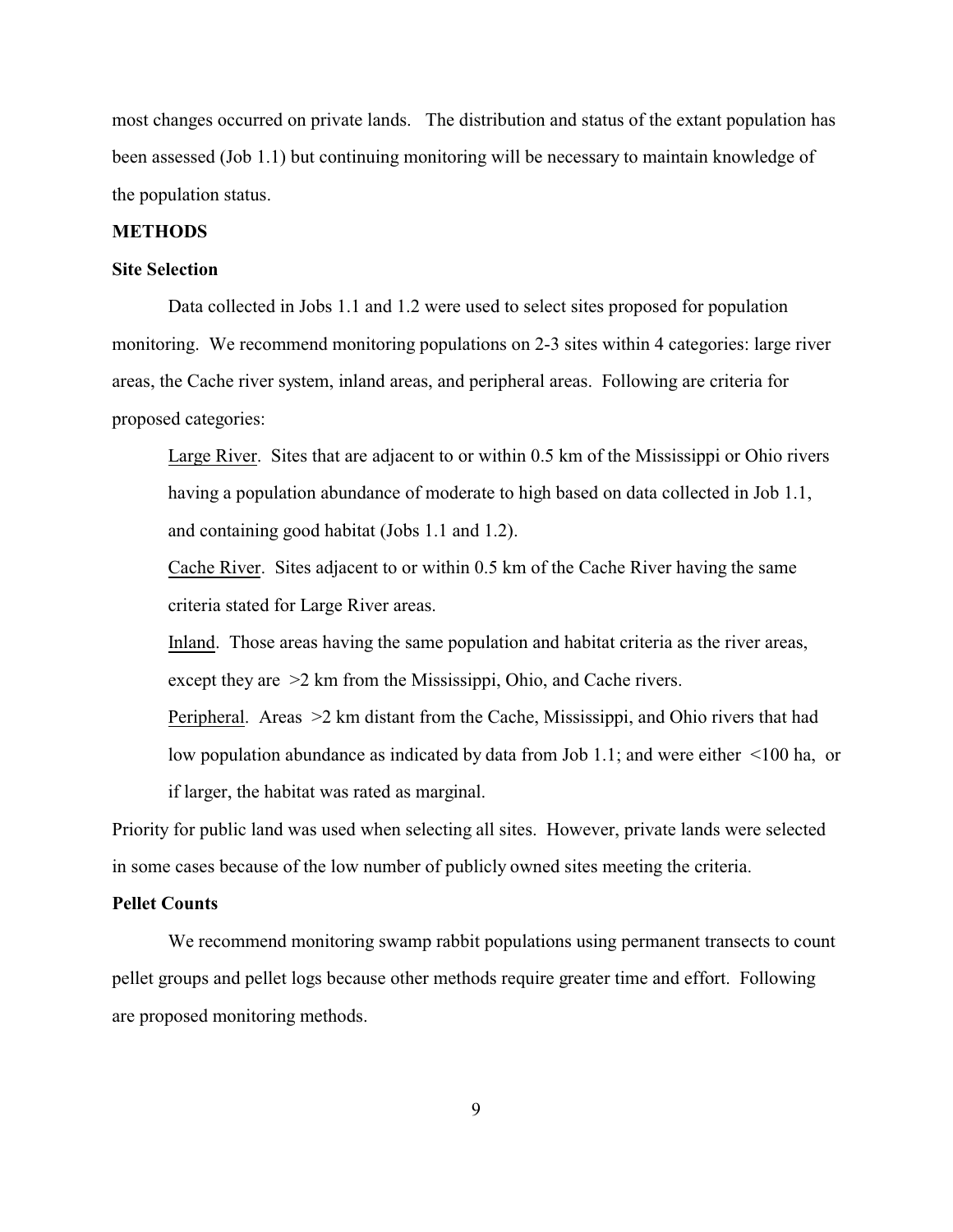*Transect Layout.–*Number of transects per site will vary based on the size of the patch to give equal coverages. Transects will be systematically placed to provide optimum coverage of the site. However, an experimental site will be established where transects also will be placed randomly to determine if the systematic placement biases results.

The beginning point of each transect will be permanently marked at the site. Reference files for each site will be created and maintained at the CWRL SIUC that will include the coordinates of the starting point, bearing of the transects, directions to the beginning point of the transects, a topographic map with transects and their starting points marked, and landownership data.

*Search.–*To ensure that counts are comparable over time, counts will be made during 15 January - 15 February each year. Counts will not be made <48 hours after snowfall.

Counts will be made by following the transect bearing, searching for pellet groups on logs or other elevated objects. All logs within 2 m of the transect will be recorded and examined for pellets. Data recorded will include total number of logs, the number of used logs, pellet groups and total number of pellets on each log, pellet groups on the ground, and distance of log from transect. Also, we will record weather conditions, number of swamp rabbits seen, and flood conditions.

*Population Indices.–* Several population indices will be evaluated to determine the most effective index of relative swamp rabbit abundance. Indices to be evaluated include the proportion of logs used, pellets/ha, and pellet groups/ha.

#### **RESULTS**

Using these criteria, 9 sites (Table 2) were recommended for monitoring swamp rabbit populations.

#### **DISCUSSION**

Swamp rabbits commonly deposit fecal pellets on or beside elevated objects such as logs and stumps. This behavior has been used to indicate the presence of swamp rabbits, and fecal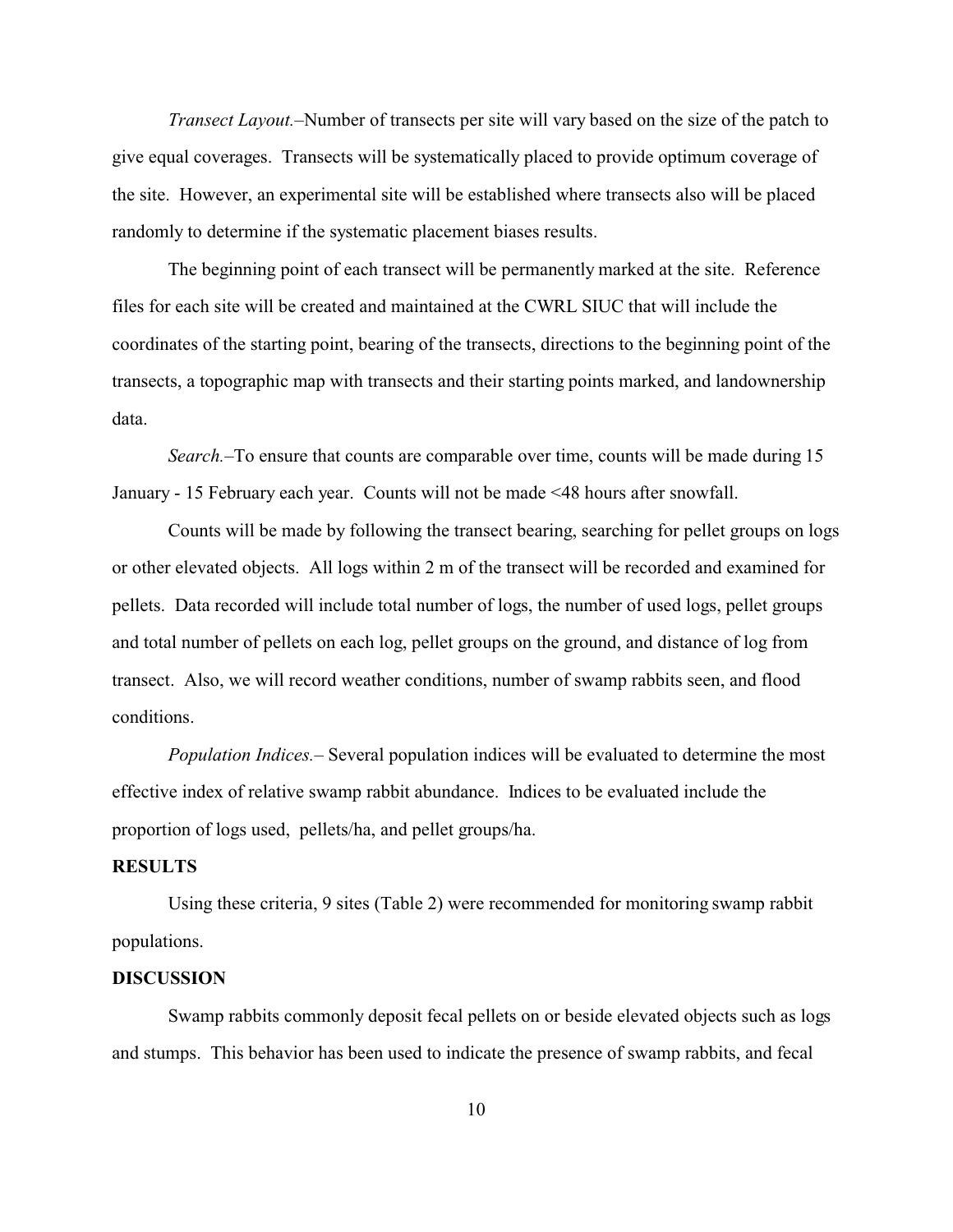pellet counts have been used as a swamp rabbit population density index (Terrel 1972, McCollum and Holler 1994). Terrel (1972) and Heuer and Perry (1976) suggested using the proportion of logs used by rabbits instead of total pellet counts because they suspected a relationship might exist between the number of available logs and the proportion of logs used by rabbits. In any case, the number of elevated defecation sites in an area should be examined carefully as skewed pellet group counts can result due to the differences in visibility of pellet groups. Counts should also be standardized by season because seasonal fluctuations in swamp rabbit pellet densities have been observed throughout their range (Terrel 1972, Whitaker and Abrell 1986, Smith et al. 1993).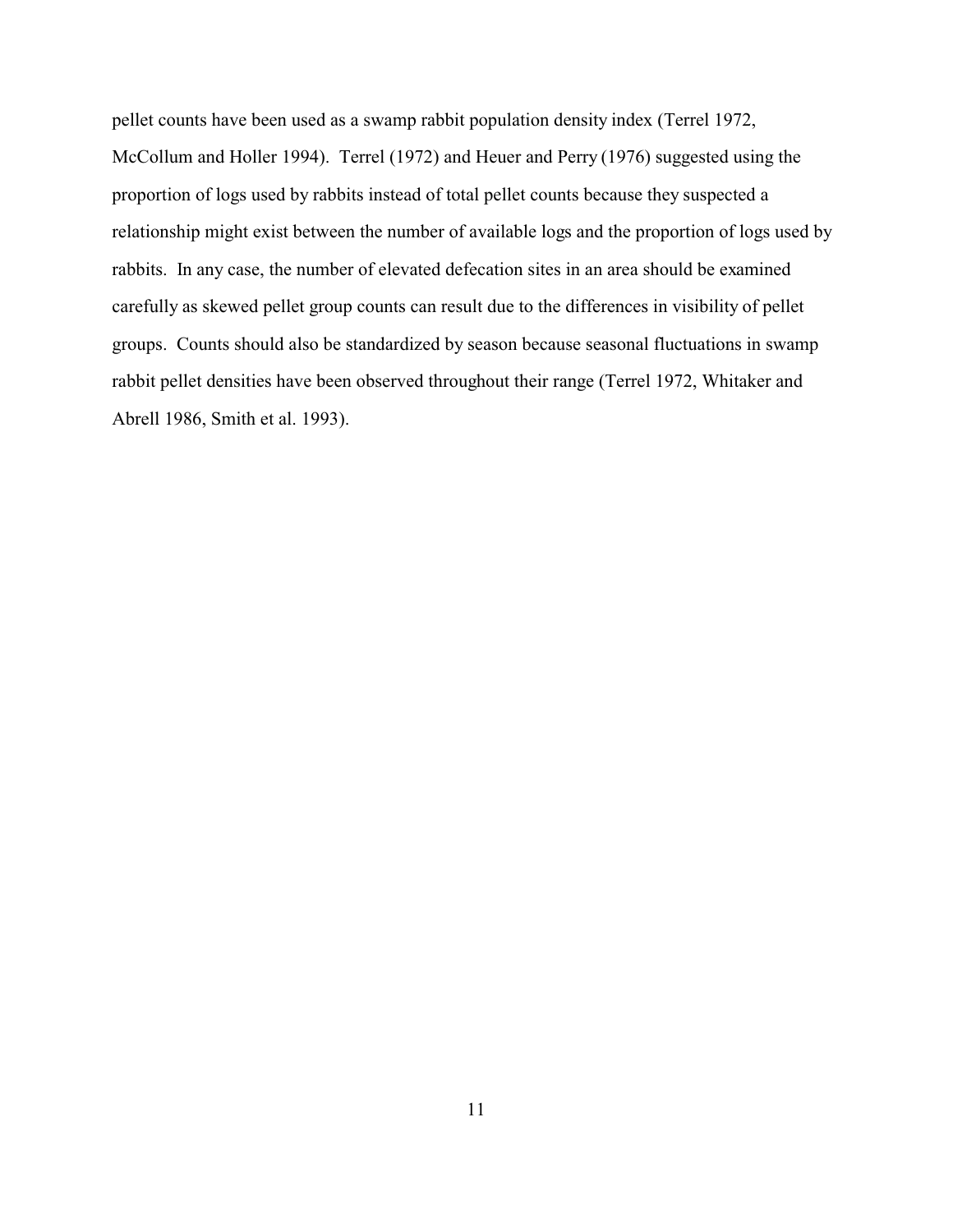| Site                                                    | County                      | 1:24,007.5'<br>Quadrangle Map<br>Sheet      | Section                                  | Legal<br>Description                      | Density <sup>a</sup>   | Area<br>(ha)        | Ownership                             |
|---------------------------------------------------------|-----------------------------|---------------------------------------------|------------------------------------------|-------------------------------------------|------------------------|---------------------|---------------------------------------|
| river<br><b>Bumgard Island</b><br>Hodges Creek          | Alexander<br>Pulaski        | Cache/Thebes<br>Olmstead                    | 6,7,8,16,17,18,21,22<br>29, 28, 33, 4, 3 | T.17S-R.2W<br>T.15-16S-R.1E               | high<br>high           | 628<br>249          | private<br>private                    |
| Cache<br>Heron Pond<br>Cache River                      | Johnson<br>Johnson          | Glendale<br>Cypress                         | 11,14<br>8,9,10,11                       | T.13S-R.4E<br>T14S-R.2E                   | mod<br>high            | 1,418<br>2,637      | federal<br>federal                    |
| inland<br>Horseshoe Lake<br>Island<br><b>Bells Pond</b> | Alexander<br>Johnson        | Tamms/Cache<br>Vienna/Karnak                | 9,16,15<br>15, 14, 22, 23, 21, 27        | T.16S-R2W<br>T.13S-R.2E                   | high<br>high           | 115<br>2,248        | state<br>state                        |
| peripheral<br>Kaskaskia<br>Saline River<br><b>UCCA</b>  | Randolph<br>Saline<br>Union | Red Bud<br>Rudemont<br>Jonesboro/Mill Creek | 4,5,8,9,16<br>6<br>17,18,20              | $T.3-4S-R.7W$<br>T.10S-R.7W<br>T.13S-R.2W | low<br>low<br>very low | 1,259<br>308<br>226 | state<br>private/<br>federal<br>state |

Table 2. Sites recommended for swamp rabbit population monitoring in southern Illinois.

<sup>a</sup>Relative swamp rabbit abundance was classified as high, moderate, low, very low, and absent according to the following number of pellet logs found per site:  $\geq$ 20 pellet logs = high; 10-19 pellet logs = moderate; 5-9 pellet logs = low; 1-4 pellet log(s) = very low; and 0 pellet logs = absent.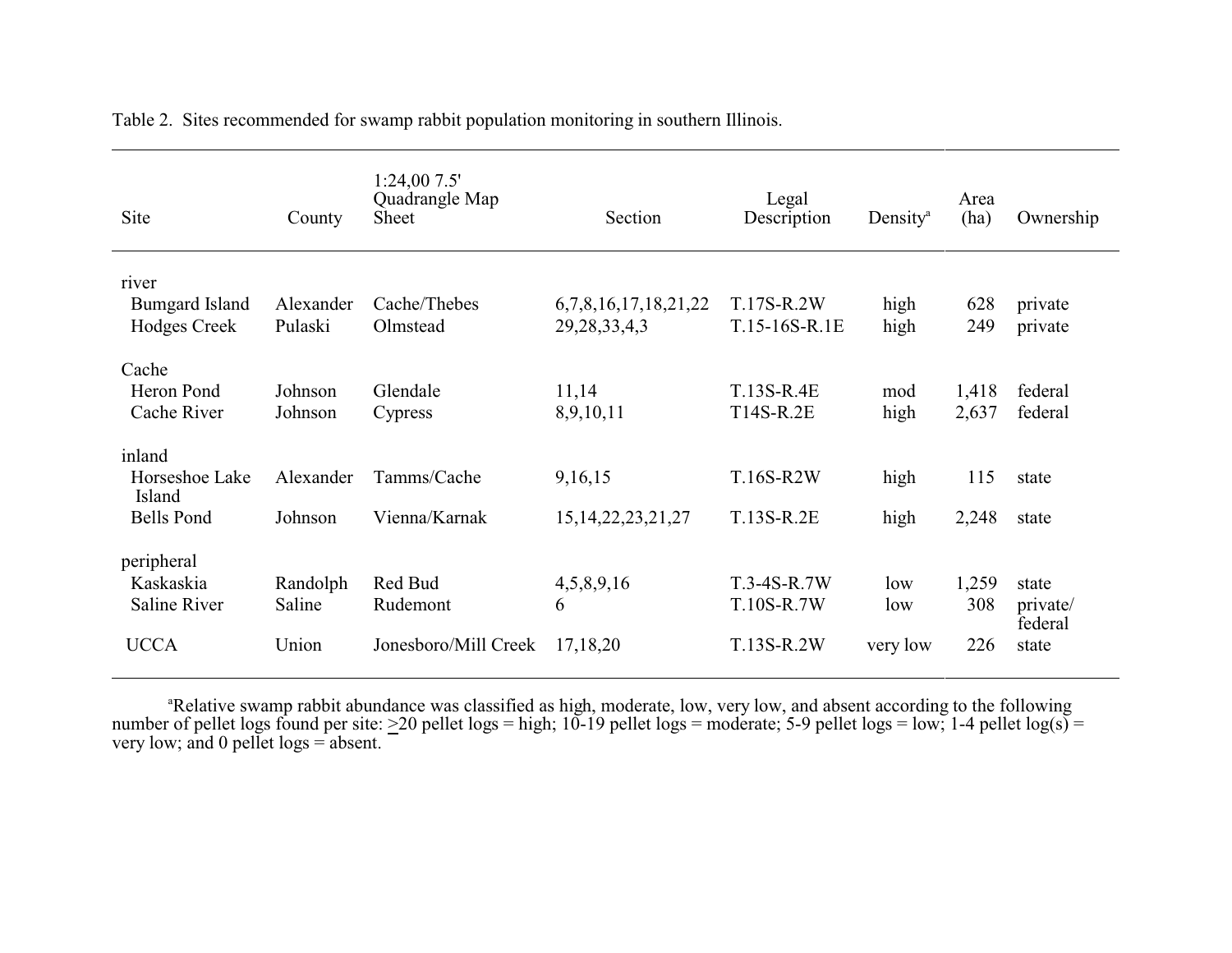#### **JOB 1.4. ANALYSIS AND REPORT**

Objective: Provide recommendations to improve management of the swamp rabbit in Illinois.

The current distribution of the swamp rabbit in Illinois (and Indiana and Missouri as well) is a consequence of the quantity and distribution of suitable habitat. Chapman et al. (1982) noted that the swamp rabbit's range had begun to diminish southward and attributed that to drainage and habitat alteration. Our previous studies in Illinois (Woolf 1985) and this study have shown that the swamp rabbit is less widely distributed than reported historically, but we also found that populations have been able to persist and even thrive where tracts of suitable habitat remain. We view swamp rabbit management as inevitably linked to the protection and maintenance of suitable blocks of habitat, with connectivity where possible.

We propose that a science-based management plan be developed based on findings from this study and jobs planned for the next project segment. Any management plan that is adopted and implemented should be based on identification of "critical" population-habitat units that exist within the distribution of the extant population. Risk to these population units should be defined, and actions identified that will be necessary to protect their habitats in a manner that maintains structure and composition that provides food and cover, especially during flood events.

While protection of forested wetlands should be the cornerstone of any plan, the public ownership of about 53% of potential habitat and 67% of occupied habitat affords opportunity to manage habitat to maintain population units. Management experiments ("adaptive resource management") should be conducted on public lands to determine the type and scope of management actions that result in desired population response. This should allow timely and appropriate management of public lands, in an ecosystem context, to maintain swamp rabbits as a component of Illinois' fauna. To do less will simply leave the fate of extant swamp rabbit populations to stochastic events and the inevitable changes that will occur to the composition and structure of the remnant forested wetlands scattered across southern Illinois.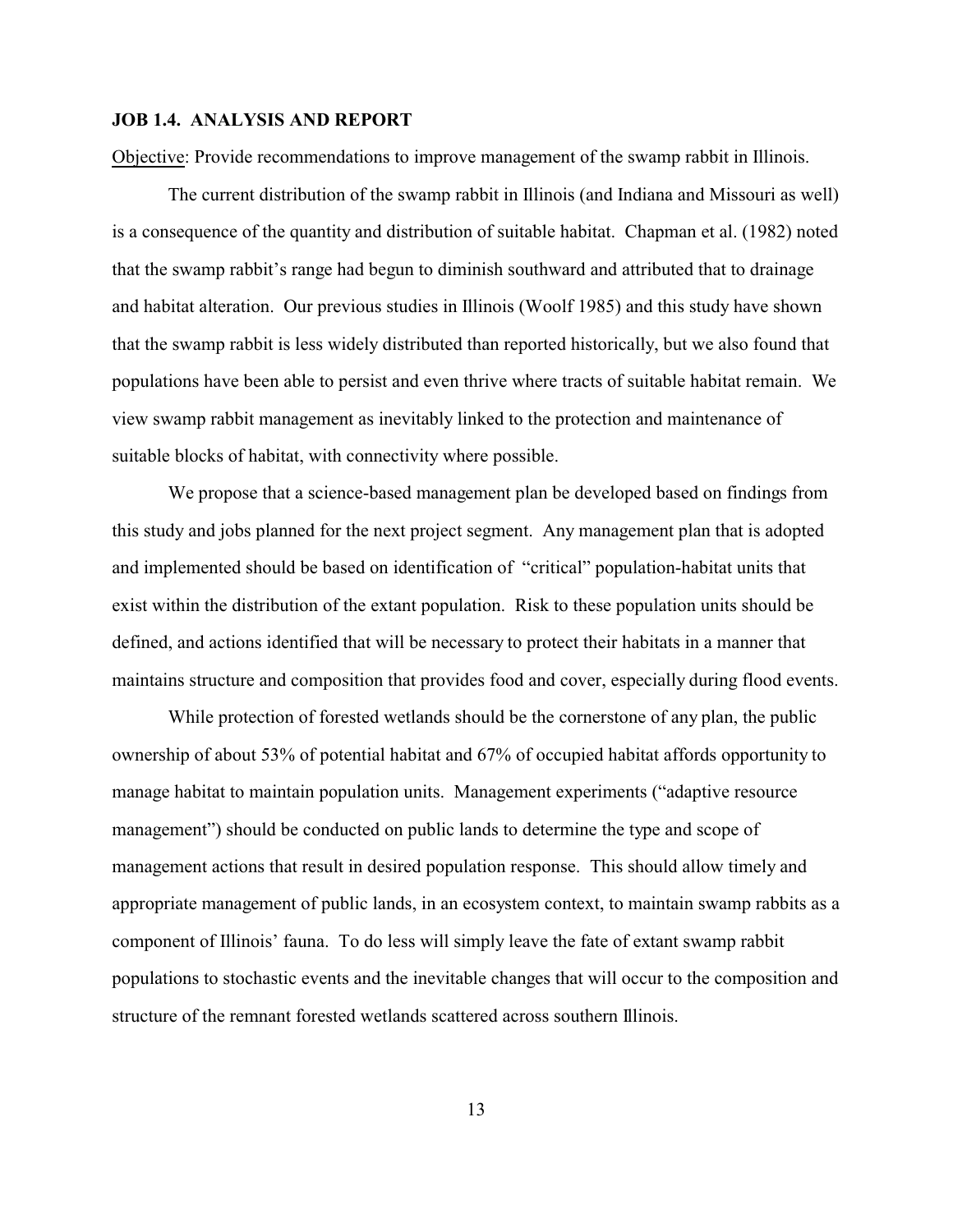#### **LITERATURE CITED**

- Abernathy, Y., and R. Turner. 1987. U. S. forested wetlands: status and changes 1940-1980. Bioscience 37:721-727.
- Chapman, J. A., and G. A. Feldhamer. 1981. *Sylvilagus aquaticus*. Mammalian Species 151:1-4.
- \_\_\_\_\_, J. G. Hockman, and W. W. Edwards. 1982. Cottontails. Pages 83-123 *in* J. A. Chapman and G. E. Feldhamer, editors. Wild mammals of North America. John Hopkins University Press. Baltimore, Maryland, USA.
- Heuer, E. T., Jr., and H. R. Perry. 1976. Squirrel and rabbit abundances in the Atchafalaya Basin, Louisiana. Proceedings of the Southeastern Association of Fish and Wildlife Agencies 30:552-559.
- Kjolhaug, M. S., A. Woolf, and W. D. Klimstra. 1987. Current status and distribution of the swamp rabbit in Illinois. Transactions of the Illinois Academy of Science 80:299-308.
- McCollum, R. C., and N. R. Holler. 1994. Comparative use of floodplains by swamp rabbits. Journal of the Alabama Academy of Science 65:263-275.
- Porath, J. W. 1998. Swamp rabbit (*Sylvilagus aquaticus*) status, distribution, and habitat characteristics in southern Illinois. Thesis, Southern Illinois University at Carbondale, Carbondale, Illinois, USA.
- Smith, W. P., P. A. Zollner, and L. A. Brennan. 1993. Ecology of the swamp rabbit in southcentral Arkansas. Completion report, Study No. FS-SO-4104-92. U.S. Department of Agriculture, Forest Service, Southern Forest Experiment Station. Stoneville, Mississippi, USA.
- Terrel, T. L. 1972. The swamp rabbit (*Sylvilagus aquaticus*) in Indiana. American Midland Naturalist 63:398-412.
- Toll, J. E., T. S. Baskett, and C. H. Conaway. 1960. Home range, reproduction, and foods of the swamp rabbit in Missouri. American Midland Naturalist 63:398-412.
- Whitaker, J. O., Jr., and B. Abrell. 1986. The swamp rabbit, *Sylvilagus aquaticus*, in Indiana, 1984-1985. Indiana Academy of Science 95:563-570.
- Woolf, A. 1985. Current status and distribution of the swamp rabbit in Illinois. Final Report, Illinois Federal Aid Project W-96-R (mimeo).